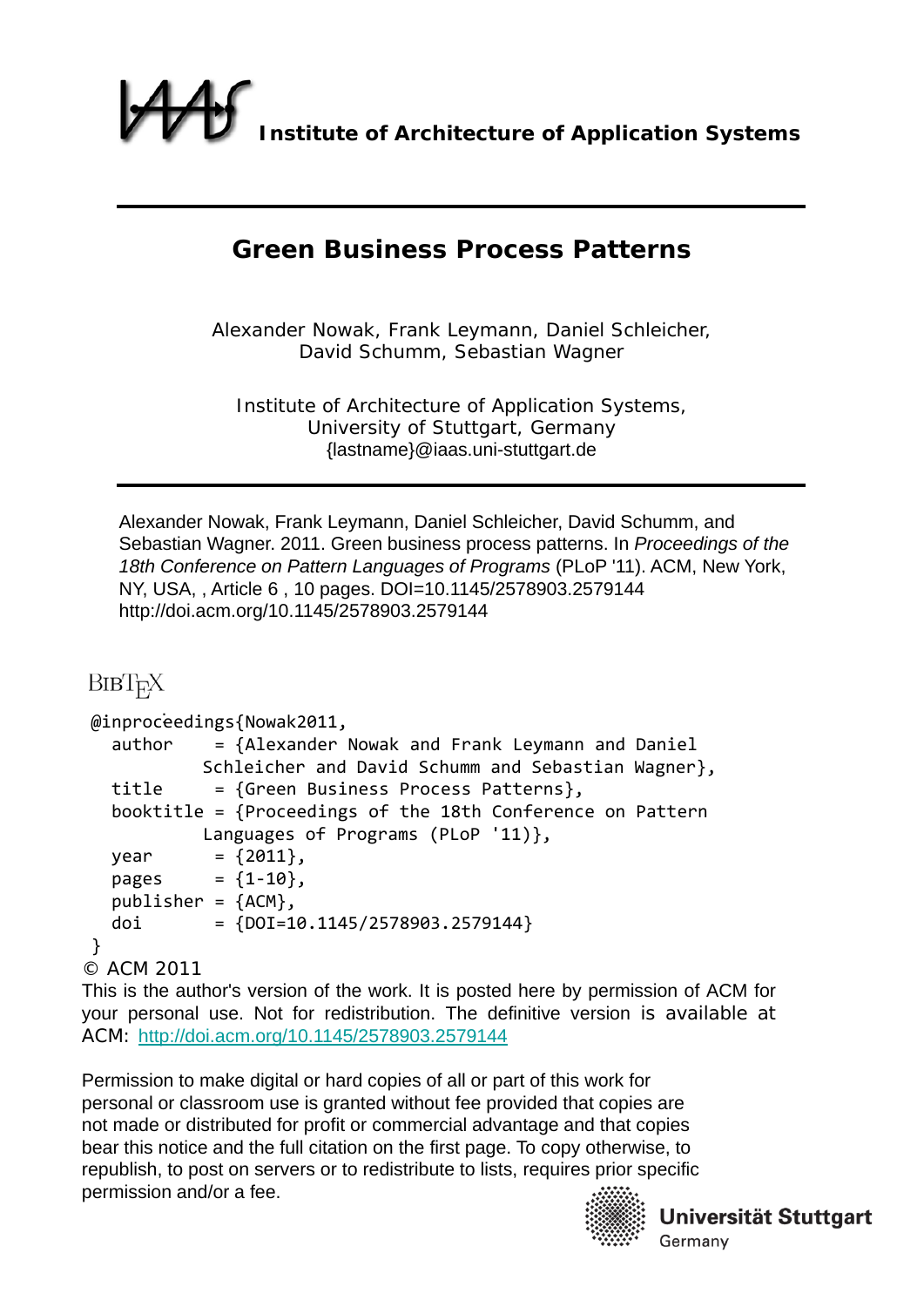# **Green Business Process Patterns**

Alexander Nowak nowak@iaas.uni-stuttgart.de

Frank Leymann leymann@iaas.uni-stuttgart.de

Daniel Schleicher schleicher@iaas.uni-stuttgart.de

David Schumm schumm@iaas.uni-stuttgart.de

Sebastian Wagner wagner@iaas.uni-stuttgart.de

Institute of Architecture of Application Systems (IAAS) University of Stuttgart Universitaetsstrasse 38, 70569 Stuttgart, Germany

# **ABSTRACT**

To ensure their competitive advantage an increasing number of organizations adopt business process management for design, automation, and analysis of their business processes. In order to reduce cost, improve quality, save time, and increase flexibility, techniques for business process improvement and re-engineering are applied. Improving the environmental impact of a business process is a new challenge organizations are faced with. However, current approaches and techniques for business process optimization do not cover the ecological dimension explicitly. In this paper, we propose patterns which describe good solutions for green business process design to address this gap from a business perspective. The patterns are described independently from concrete business process modeling languages and execution environments in order to provide a broad applicability of the patterns within different scenarios. In addition to the patterns, we discuss the general usability of the patterns based on different aspects relevant to an organization.

## **Categories**

I.5.0 [Pattern Recognition], I.5.2 [Pattern Recognition]: Pattern Analysis

## **General Terms**

Management, Documentation

# **Keywords**

Green IT, Green Patterns, Green Business Process Management, Environmental Impact

# <span id="page-1-0"></span>**1. INTRODUCTION**

Business Process Management (BPM) refers to concepts, methods, and techniques to support the design, administration, configuration, enactment, and analysis of business processes [\[1\].](#page-10-0)

Permission to make digital or hard copies of all or part of this work for personal or classroom use is granted without fee provided that copies are not made or distributed for profit or commercial advantage and that copies bear this notice and the full citation on the first page. To copy otherwise, to republish, to post on servers or to redistribute to lists, requires prior specific permission. A preliminary version of this paper was presented in a writers' workshop at the 18th Conference on Pattern Languages of Programs (PLoP). PLoP'11, October 21-23, Portland, Oregon, USA. Copyright 2011 is held by the author(s). ACM 978-1- 4503-1283-7

Through the application of BPM, organizations try to realize cost reductions, quality improvements, time savings, and increased flexibility [\[2\].](#page-10-1) In recent years, the concepts and methods of BPM have been extended in order to account for cross-cutting concerns. Besides cross-cutting concerns like security or compliance, one challenge is the proper application of BPM in the context of Green IT [\[3\]\[5\].](#page-10-2)

The so-called Green BPM deals with the optimization of business processes based on the four common dimensions cost, quality, time, flexibility, and in particular also considers a fifth dimension: the ecological dimension. This dimension covers a variety of aspects like energy consumption, water consumption, or production waste incurring during performance of business processes and activities contained therein, respectively. Although Green BPM is still in an early stage, more and more organizations try to find different ways for improving the environmental impact of their business processes. The motivations for this development are manifold: increasing costs for raw-materials and energy, legislative regulations to reduce emission of carbon, or the public image of an organization, to name some examples. The main difficulty organizations are faced with is finding a proper solution for green business process improvement considering (a) the particular business process structure, (b) if and how the process may be changed, and (c) how the process interacts with business partners.

Current approaches for business process optimization mainly focus on the optimization of the four common performance dimensions. However, these approaches do not consider the ecological dimension explicitly. In [\[2\],](#page-10-1) for example, the authors present a variety of ways to address these regular dimensions. As a side-effect, the optimization of the common dimensions also has a positive impact on the ecological dimension in most cases. We argue that there are ways beyond the common forms of business process improvement which consider the ecological dimension explicitly. In order to also address this dimension as an aspect for process optimization, we propose to use a pattern approach for describing appropriate solutions for the ecological optimization of business processes.

The main contribution of this paper is a set of *green business process patterns*. These patterns follow the guidelines and examples of pattern languages [\[7\]\[8\]](#page-10-3)[\[16\]\[22\]](#page-10-4) and address the green (re-)design of business processes from an abstract perspective. Thus, the intended stakeholders of these patterns are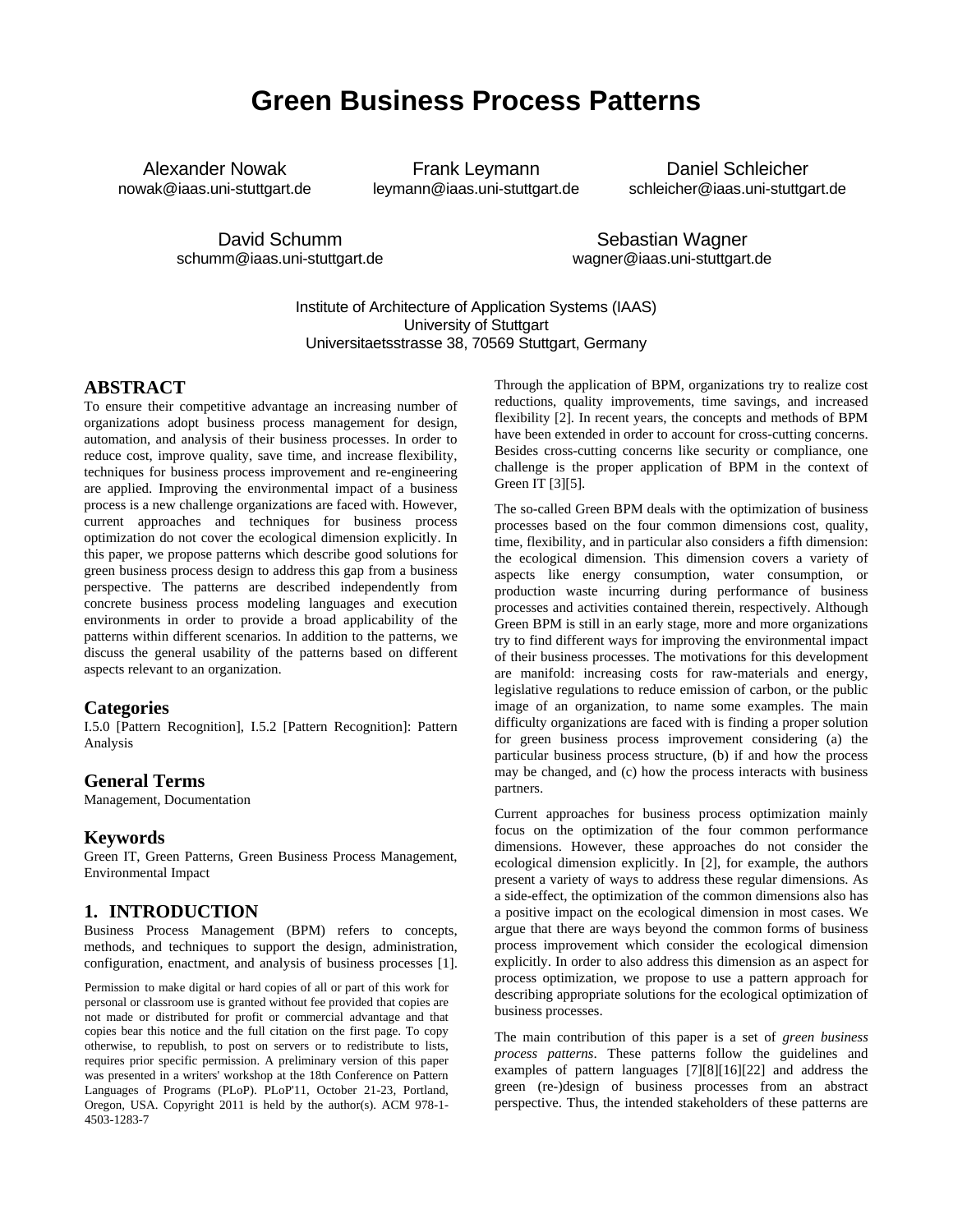from business operations area. They are independent from a specific BPM environment or process modeling language. Through this abstraction, organizations can apply these patterns to their individual BPM environment which, however, needs an indepth analysis of the concrete scenario. The application of multiple patterns is furthermore possible. Another contribution of the paper is an analysis of the patterns we have identified. In this analysis we provide a decision tree and classification that helps decision makers to identify relevant patterns. We also critically discuss usage scenarios of some patterns. We argue, that by applying the proposed patterns organizations are able to identify, define and realize custom implementations referring to a specific process adaptation using their available techniques and tools.

The remainder of this paper is structured as follows: Section [2](#page-2-0) describes the background and the approach used for identifying the patterns and their structure. The section further contains the identified patterns sorted by our proposed classification, which is presented in Section [3.](#page-8-0) This section also includes an analysis and decision support for choosing an appropriate pattern with respect to different aspects relevant to organizations. A critical discussion of the usage of the patterns is presented in Section [4.](#page-9-0) Section [5](#page-10-5) then concludes this paper.

# <span id="page-2-0"></span>**2. GREEN BUSINESS PROCESS PATTERNS**

In this section we present frequently occurring forms of green business process design which we identified in the offerings of several companies and in recent research in the field of Green IT. In these works, the patterns are applied implicitly to provide green products or green services by making the processes from which they originate "greener". In addition to these forms of green business process design, we investigated the regular forms of process (re-)design with focus on their applicability in the context of improving the ecological dimension. As a result, we identified and explicated the forms of green business process design as green business process patterns. We argue that an abstraction of solutions to make processes greener is beneficial for the discussion and comparison of green BPM approaches. It also helps to formulate a strategy for green business process improvement and product marketing management. We do not claim that the list of patterns we present is complete – but it represents the result of our abstraction from product and service offerings [\[9\]\[10\]](#page-10-6)[\[11\]\[12\]](#page-10-7)[\[13\]\[14\]](#page-10-8)[\[15\],](#page-10-9) literature on BPM in general [\[1\]\[2\]](#page-10-0)[\[17\]](#page-10-10) and Green BPM in particular [\[3\]\[4\]](#page-10-2)[\[5\],](#page-10-11) and our own research in the field of Green IT and business process analysis [\[18\]\[19\]](#page-10-12)[\[20\].](#page-10-13)

As a result of our investigation, we classified the discovered patterns into three different categories. The classification is shown in [Figure 1.](#page-2-1) *Basic* patterns comprise optimization methods that are used on top of a business process, i.e. without the necessity of changing the structure of a process. The identified patterns are: *Green Compensation*, *Green Variant*, *Resource Change*, and *Green Feature*. The *process-centric* patterns focus on changing the structure of business processes as well as the way of performing activities. The identified patterns are: *Common Process Improvement for Environmental Aspects*, *Process Automation*, and *Human Process Performance*. The third category comprises the *sourcing-centric* patterns. This patterns focus on how to distribute processes and activities between different partners in order to improve the overall environmental impact.

The discovered patterns are: *Insourcing* and *Outsourcing*. More details on each pattern are presented in Section 3 and Section 4.



<span id="page-2-1"></span>**Figure 1** Classification of Green Business Process Pattern

Before we proceed with the description of the patterns we want to introduce the terminology used in this paper. A *business process* consists of a set of activities that are performed in coordination in an organization to jointly realize a business goal [\[1\].](#page-10-0) The design of a business process is captured in a *business process model*. This model consists of a set of activity models and execution constraints between them. Consequently, a *business process instance* represents a concrete case in the operational business of a company, consisting of activity instances [\[1\].](#page-10-0) Such an activity instance can be either performed automatically, semiautomatically or manually. Usually, the process flow, i.e. the predecessor and successor relationship between activities, is controlled only by the process owner who's executing the complete process on his own. In this case, the business processes is coordinated by a so-called *orchestration* which implements the process by expressing the order of as well as the data flow between the individual process activities. The main benefit of the use of orchestrations is the possibility to rapidly adapt the process to new business requirements by just changing single activities. However, business processes also play a major role in collaboration scenarios. In these settings each partner has full control over and responsibility for the execution of their own business processes. Provided that every partner implements their processes as orchestrations, complex conversations between these orchestrations occur. So-Called *choreographies* capture these conversations from a global perspective, i.e., internal activity invocations within one partner are hidden to the outside [\[23\].](#page-10-14)

In order to perform a certain business process, activities are using *resources* that ensure the correct execution. To cope with the holistic character of environmental aspects, we need to consider both physical and intangible resources. Such resources can be raw-materials, a drill bit, a hard disk drive, electricity, or another process or service, for example. During its execution a business process has always a certain *environmental impact*. This comprises all aspects that influence the environment when executing the business process, like energy consumption, water consumption, CO2 emission, or waste. The basis for the calculation of these metrics is chosen by evaluating the aspects of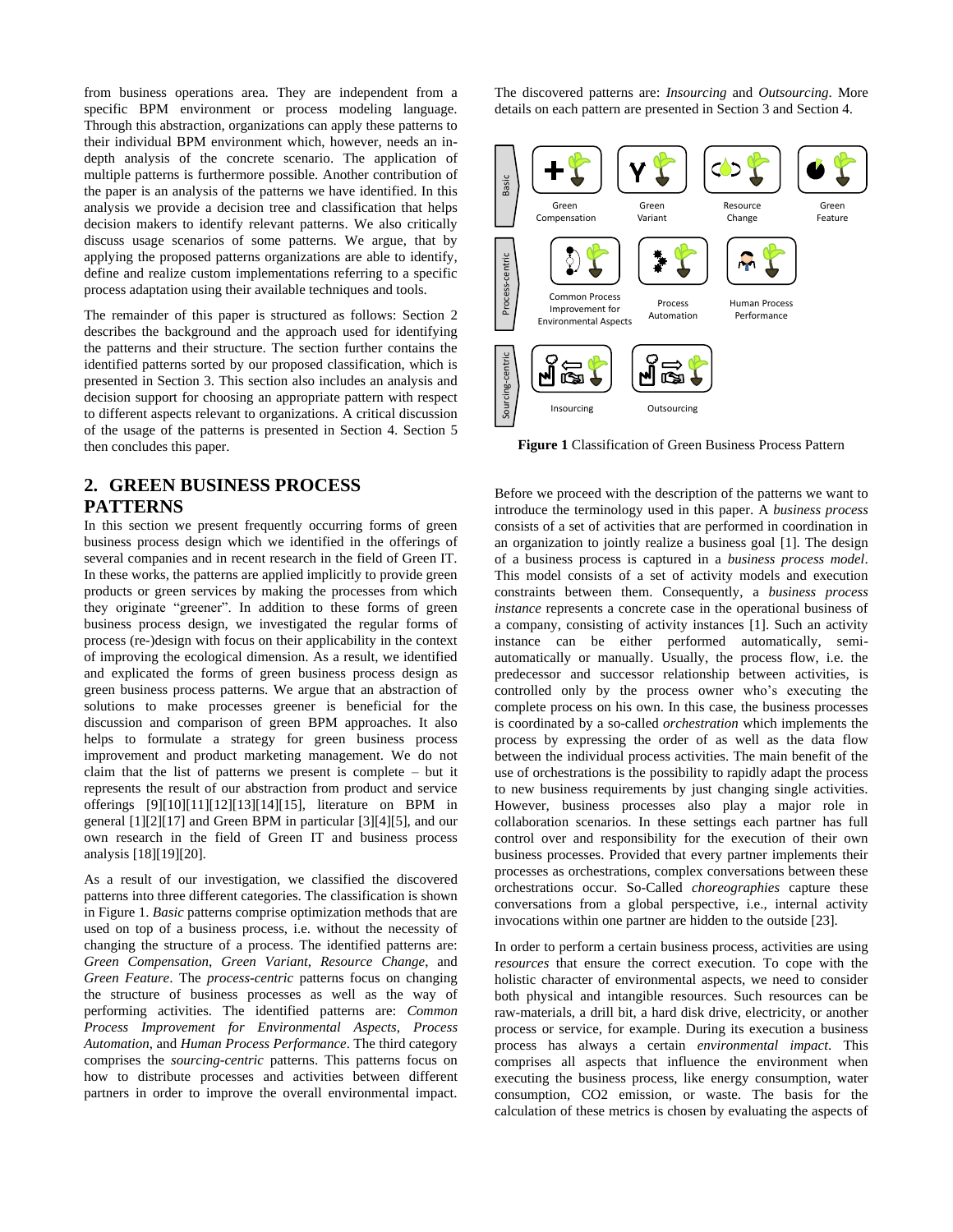interest of the execution of a business process. Energyconsumption, for example, can be measured with energy meters; the impact of waste can be represented by the proportion of harmful substances.

Within the description of the proposed patterns we use the graphical representation of business processes described in [Figure](#page-3-0)  [2.](#page-3-0) Based on this notation, general activities are depicted as simple circles. If we want to emphasize specific types of activities we extend the standard notation and put a further symbol into the upper left corner of that circle. The predecessor and successor relationship between different activities is depicted by an arrow. We call these arrows control flows. In some cases, we are also interested in the resources of certain activities. These resources are exemplarily illustrated as computer symbols and are attached to activities via a dashed line. Following the context of this paper, business processes should be optimized with respect to their environmental impact. Thus, we depict the optimized processes, activities or resources by adding a little tree to their symbol and changing the color to a light green.



**Figure 2** Legend for Pattern Sketches

<span id="page-3-0"></span>The pattern approach we are following in this paper is based on literature [\[16\]\[21\]](#page-10-4) on pattern writing. Consequently, as a common structure we provide a pattern *name*, a *symbol* for graphical representation, and a *problem statement* describing the problem to be solved with this pattern. We further provide the *context* in which the pattern applies, the *challenges* which the pattern addresses, a *solution* to tackle the challenges, a *sketch* depicting the solution in a graphical way (a legend of the symbols is depicted in [Figure 2\)](#page-3-0), the *result* of applying the pattern, an *example* of the application of the pattern, *variations* of the pattern usage, and the *relationship to other patterns*. We do not provide an explicit driver for each pattern as the drivers introduced in Section [1](#page-1-0) apply to all patterns in the same way. Moreover, the choice of a particular pattern depends on the possible degree of restructuring of the business processes. The more the process can be modified, for example by substituting certain activities, the more patters may fit.

An important aspect regarding green business process design patterns is the trade-off between the existing key performance indicators (e.g., cost per process instance) and the key ecological indicators representing the environmental impact of an activity or process (e.g., carbon emission per instance). When applying any of the proposed patterns one also has to deal with this trade-off. However, due to the abstract nature of the patterns the situation needs to be investigated for each and every scenario where the patterns are applied on. Thus, in this paper we do not go into detail for the specific applicability of each pattern in concrete scenarios.

## **Pattern 1: Green Compensation**



*How can the environmental impact of a process be decreased if the structure, the resources, and the behavior of the process cannot be changed?*

*Context*: Organizations have widely adopted business process management to manage and optimize their business processes. Within this domain organizations use business process design and analysis in order to identify potential optimization strategies. Some processes, however, may not be changed due to internal policies, laws, regulations or other constraints.

*Challenges*: Some processes within an organization may be hard to redesign or restructure due to the nature of tasks they are performing or due to other internal restrictions. The challenge is to find a proper solution for compensating the environmental impact without changing the process. In order to provide a trustworthy compensation, organizations should further implement a certified compensation alternative to improve visibility at the customer's site.

*Solution*: Whenever a business process that cannot be modified is instantiated, a compensation process or activity is instantiated, too. This process or activity is used to compensate (parts of) the environmental impact caused by the original process.

*Sketch*:



*Results*: Although the original process cannot be modified, the implementation of the pattern is able to achieve an improvement of the environmental impact from a global point of view because negative effects are not reduced, but compensated by positive effects. These positive effects may be further improved through an environmental certification of the corresponding compensation activities.

*Examples*: Production processes may require specific machines coming with a high upfront investment. These machines have certain well-defined process steps. The production waste originating from these machines, for example, may not be reduced without investing in new and expensive machines. So, although the production waste cannot be reduced, a donation for an environmental organization (e.g., for planting a tree or for buying rainforest) can be used to improve the environmental impact from a global perspective. Another example is the compensation of carbon emission occurred when burning fuel in auto mobiles. Some Oil companies provide a sustainability program that offers customers to compensate the amount of carbon dioxide for each refuel by investing a certain monetary amount in renewable energy.

*Variations*: This pattern can be used in a custom way by using conditional compensations. For example, the compensation process or activity is only performed at every tenth initiation of the original process. This decision can be based on different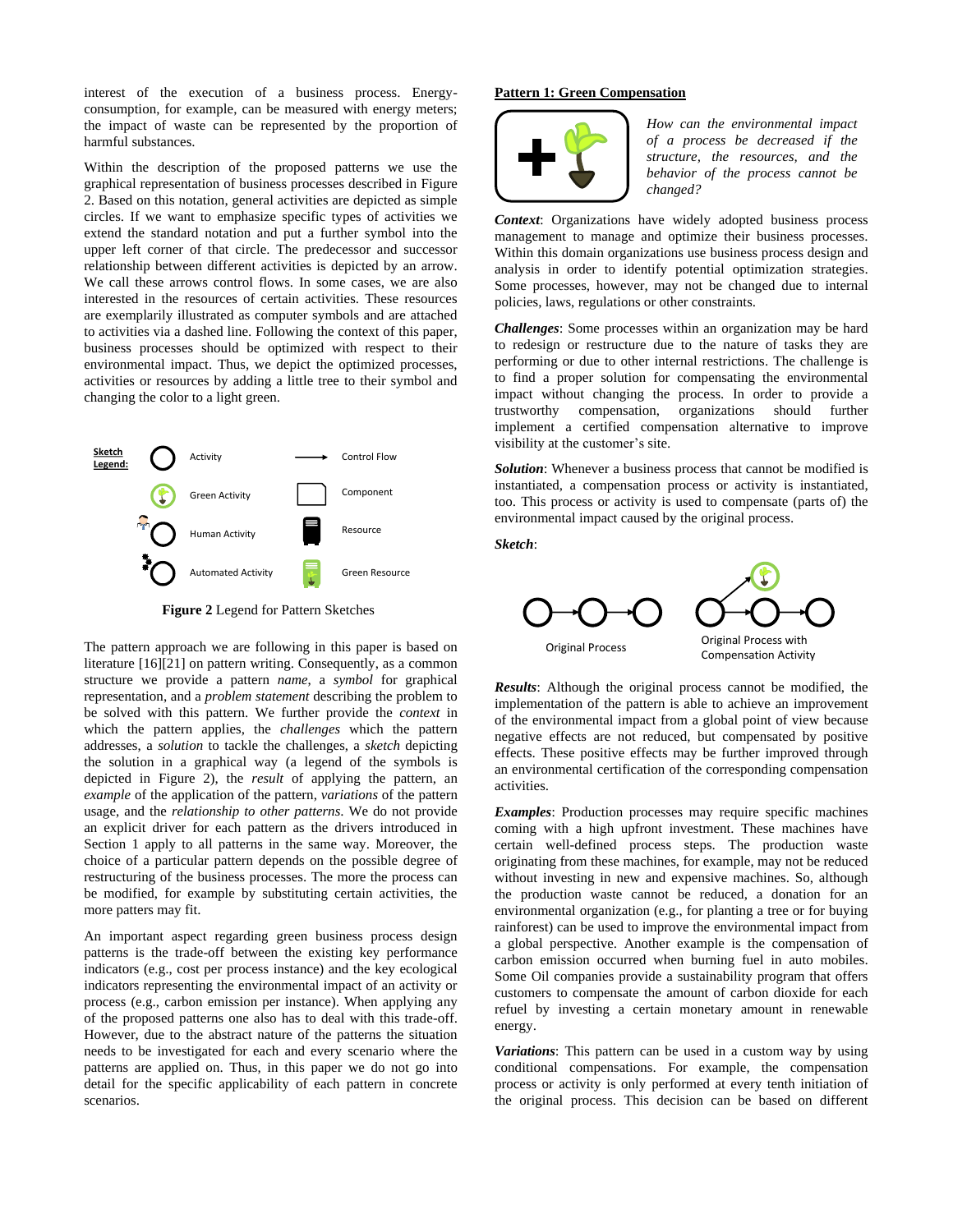aspects like waste that has been produced during process performance or the *compensation value*, for example.

*Relations to other Patterns*: Depending on the type of business process it may be feasible to introduce a green variant as depicted in *Pattern 2*. The original process can then be initiated as usual while some instances could also base on the alternative process model that has less environmental impact.

#### **Pattern 2: Green Variant**



*How can the environmental impact of a process be decreased while keeping the original outcome?*

*Context*: Within the optimization of business processes, organizations may not change their business processes to a greener one without making them, for instance, more expensive or violating internal policies (green trade-off). Doing so would probably lead to a decrease in market share. However, organizations may be able to offer an alternative business process variant that has less environmental impact than the original one and gives the customers the opportunity to decide between the conventional and the green variant.

*Challenges*: In this case it is important to assure the same functional outcome of the process. Consequently, processes must be analyzed and restructured with respect to this objective, however, obtaining a decreased environmental impact.

*Solution*: The organization provides an alternative green business process variant that achieves the same result as before. However, it may use different process steps, resources, or partners to perform the process. The previous existing business process remains. Further it needs to be defined who is in charge for the additional costs of the new process variant. This is, for example, the organization itself, the customers, or by using governmental grants.

#### *Sketch*:



*Results*: Based on certain criteria like the customers decision, different variants of the process with the same functional outcome can be provided. Depending on which of the variants is being executed, different key performance indicators and ecological parameters hold.

*Examples*: A trading company usually uses conventional plastic or Styrofoam to wrap their goods. Using this pattern, the company can offer an alternative packaging method, using non-plastic and renewable materials, e.g. made out of corn, to pack the goods. In case of increasing costs they can provide this offer as a customer's choice, i.e. customers decide whether they want conventional packaging or if they pay an extra charge for alternative packaging.

*Variations*: In the first place variations are achieved by conditioning the decision based on a certain criteria. Secondly, it would be possible to provide slightly different services or products. Depending on the business partners or customers choice, the service is performed differently (maybe with a different outcome) or products have another shape.

*Relations to other Patterns*: Depending on the type of business process it may also be feasible to implement a greener choreography (*Pattern 8 and 9*). In this case, it may also suffice to exchange certain business partners.

### **Pattern 3: Resource Change**



*How can the environmental impact of a process be decreased while keeping the original process structure?*

*Context*: Organizations are using a multitude of resources for the operation of their business and the corresponding business processes. These resources need to be selected based on both the strategic business and ecological objectives the organization wants to achieve.

*Challenges*: A resource is usually chosen by its functional capabilities and the costs that come along with that resource. Selecting resources based on their environmental impact, however, can significantly influence the corresponding result. Additionally, proper metrics need to be defined and set-up in order to determine the different metric values of each resource.

**Solution**: Exchange the resources of certain activities so that the environmental impact of the complete business process decreases while also considering the traditional key performance indicators of this business process.

*Sketch*:



*Results*: Organizations will decrease their environmental impact by exchanging resources used by certain activities. The exchange of underlying resources usually does not affect the process structure. Thus, the process is performed as before, however, possibly with ecological-positive side-effects.

*Examples*: Resources are used or consumed in many cases. A company could, for example, decide to use green electricity instead of a conventional one. They may also decide to use different raw materials like non-plastic packaging for packaging their goods. Another example would be the use of cloud computing. This decreases the number of machines that an organization needs to hold available (e.g. for rare peak situations)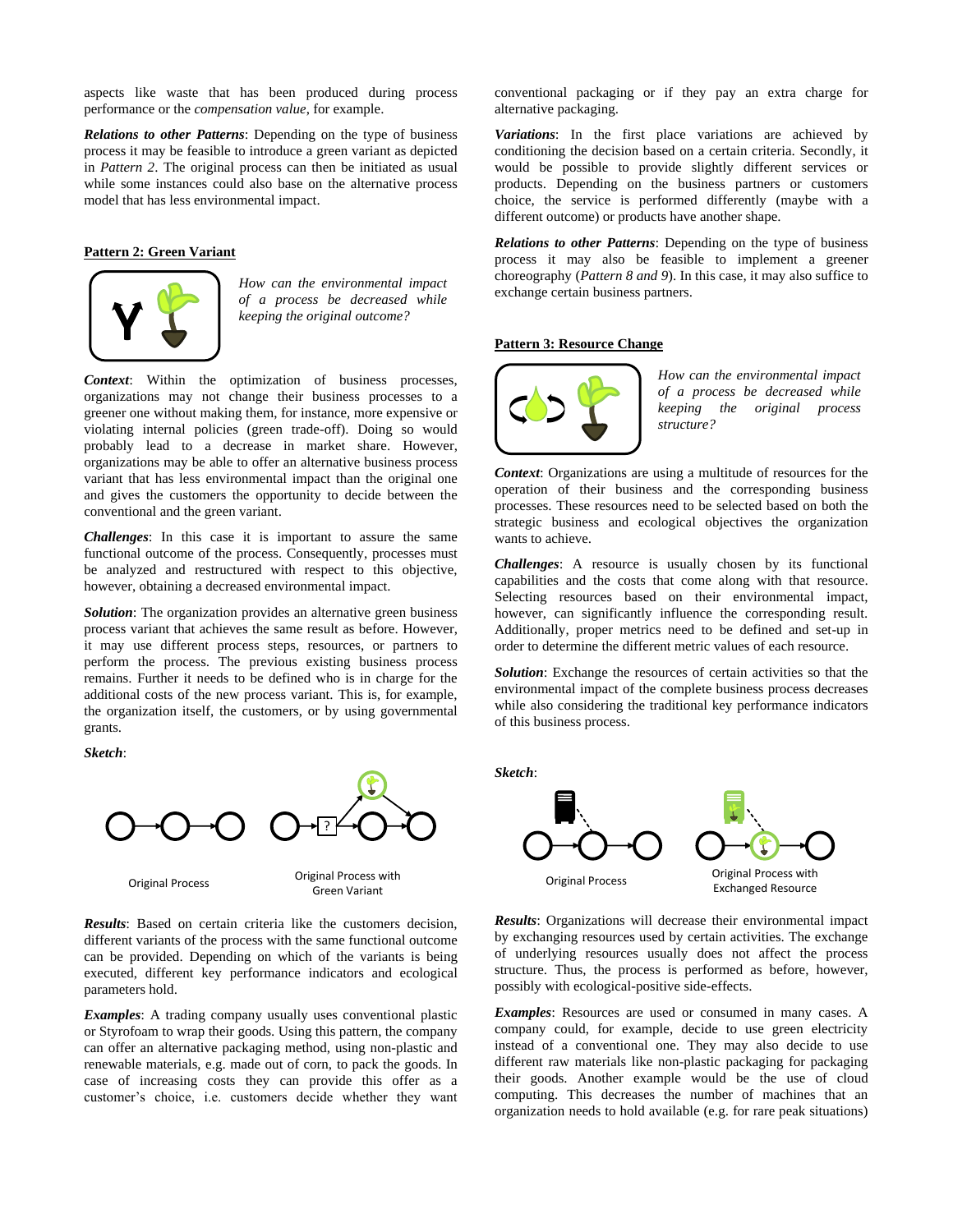and allows a demand-dependent use of these resources. The ecological advantage of this example arises from economies of scale that can be achieved by cloud providers.

*Variations*: Some resources display a different ecological impact based on other environmental factors, such as the form of available energy. A supplier of electric energy, for example, may provide greener electricity the windier it is at the location of his wind energy plant. This type of resource does not have to be exchanged but it is merely ensured that the same resource is used during certain time-slots in which its environmental impact is reduced.

*Relations to other Patterns*: Depending on the type of business process it may also be feasible to use *Green Features* described in Pattern 4. This pattern, however, may focus more on the appearance of a service or product rather than on an in-depth green process optimization.

### **Pattern 4: Green Feature**



*How can the public appearance of an offering be made "greener"?* 

*Context*: To get started with an environmental optimization of business processes organizations can begin with little steps by introducing one or more (small) green features to their business processes. Here, a single feature may contribute marginally to the overall ecological impact of their product or service. Moreover, organizations can gain a reputation of being sustainable when they have at least a few outstanding green features in their products.

*Challenges*: Determine eye-catching features of a product which can be altered to be greener. To find and combine different green features that increase the overall impact is challenging as well.

*Solution*: Identify all features of a product where a green alternative might be available. Replace those features with a greener alternative for which the greener alternative is reasonable from an economical point of view. One selection criterion should be the fact that it is easy to communicate to customers. Thus, this green feature can be used to attract the attention of the customers distracting from other less green features of the product. The combination of several different green features may further significantly influence the environmental impact.

#### *Sketch*:



*Results*: A product which looks very ecofriendly to the customer although the impact of the green features of the product may only decrease the ecological footprint a little.

*Examples*: An enterprise may advertise a production plant by showing a production process to the customers. This production process contains certain green features mentioned prominently, like specific activities which are executed on environmentally friendly machines. However, the remaining process is performed in a conventional way. Another example is the production of outdoor clothes. Most companies use the environmentally harmful fluorocarbon within the manufacturing process. Changing the manufacturing to be fluorocarbon free is a feature that can be used as competitive advantage compared to production of regular outdoor clothes. A similar example comes from the food industry. A lot of beverages come in plastic bottles made out of polyethylene terephthalate. A company in Europe adds specific syrup originating from sugar production to their bottles which reduces the share of polyethylene terephthalate.

*Variations*: Repeated application of this pattern may lead to a product comprising only of features considered green. In this case the products impact on the environment is improved even more. Another variant could be the environmental certification of specific features without changing them explicitly.

*Relations to other Patterns*: This pattern is closely related to Pattern 3 *Resource Change*. Depending on the type of the business process the exchange of resources can be a multiplier to increase the impact on the perception of the customers.

## **Pattern 5: Common Process Improvement for Environmental Aspects**



*How can the environmental impact of a process be decreased by regular business process optimization techniques?*

*Context*: Organizations have widely adopted business process management techniques to manage and optimize their business processes. A wealth of experience is available on optimizing processes with respect to commonly known key performance indicators like time, quality, cost, and flexibility. These experiences may also be applied to optimize processes from an ecological perspective by investigating their mutual dependencies.

*Challenges*: Business process optimization has to deal with a lot of different requirements and constraints. Adding a further dimension to this optimization increases the complexity of the existing trade-off to be solved. The environmental impact may influence the costs, quality, time, or flexibility in positive as well as negative ways.

*Solution*: The organization identifies potential processes or activities for optimization based on their key performance indicators. They additionally investigate them with respect to their environmental impact and compare them to their strategic objectives.

Original Components Original Components with Green Component(s)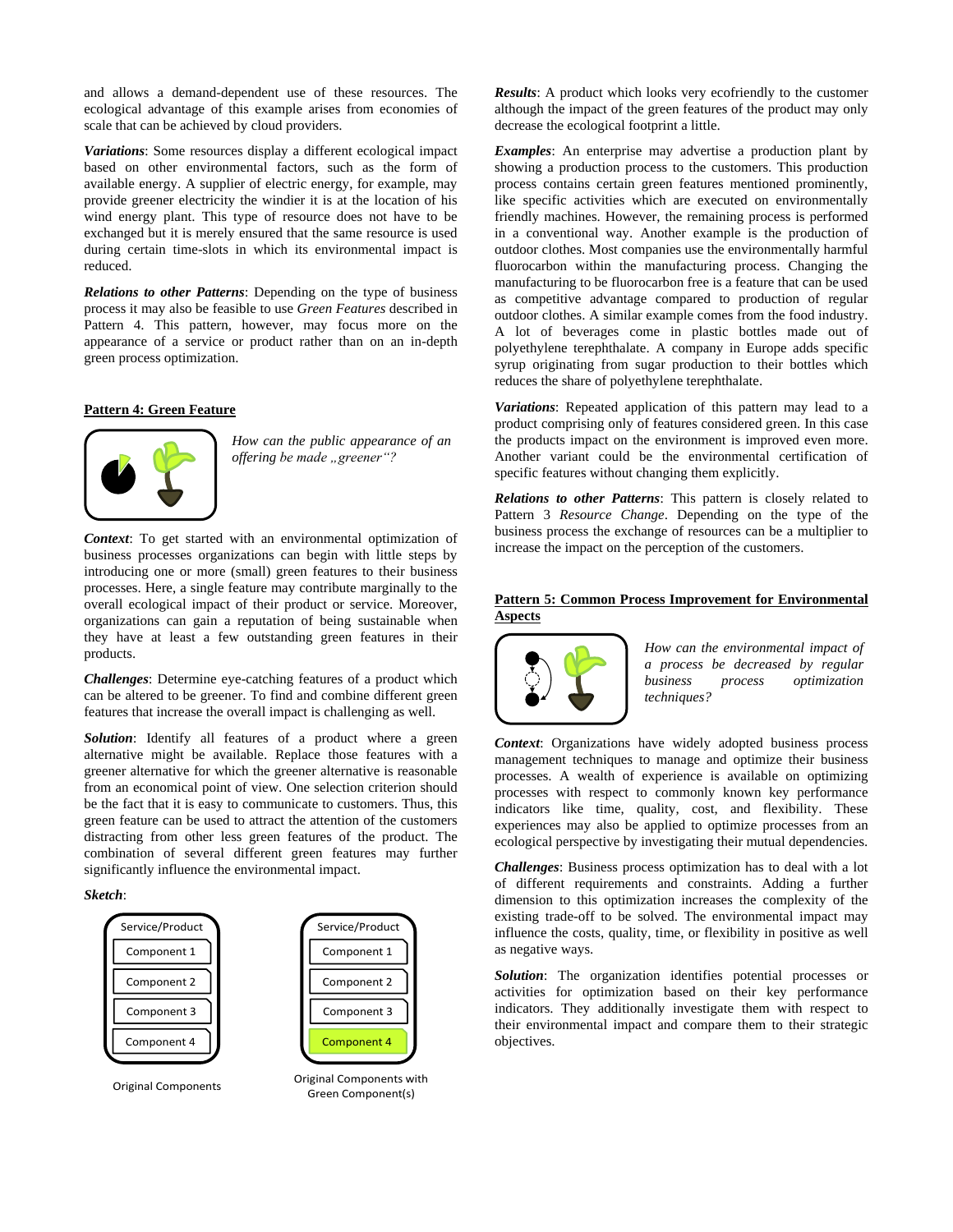*Sketch*:



*Results*: The organization optimizes the processes based on both their key performance indicators and their corresponding environmental impact which decreases the collective environmental impact.

*Examples*: A commonly known example is the optimization of travel costs for roaming workers within an organization. If the process gets redesigned in such a way that the workers need to travel less, they will entail less fuel consumption which leads to an optimization of the environmental impact. Another example is the following: an organization uses two separate services to perform their calculation of salaries. The first performs the calculation of the monthly working hours of the employees; the second one prepares the cash notes sent to the banking service. All employee information needs to be provided to both services. The organization now replaces those two services by one that determines the cash note directly based on the given information. This common improvement also decreases energy costs for processing and transport of data while shorten the process duration.

*Variations*: The optimization can be performed concerning any regular key performance indicators, i.e. cost, quality, time, or flexibility. Based on these indicators the optimization method may differ and the impact on the ecological impact varies.

*Relations to other Patterns*: Depending on the type of business process it may be feasible to utilize automation or activities performed by human beings as described in Pattern 6 and 7, respectively. These patterns may be applied in addition to aim at regular business process optimization while regarding ecological aspects.

#### **Pattern 6: Process Automation**



*How can the environmental impact of a process be decreased by automating certain activities?*

*Context*: Business processes are based on both human and IT supported activities that aim at achieving a certain strategic objective. These activities need to be organized in such a way that organizations are most profitable and ecological goals within a given environment can be met. Rationalizing some activities is one possibility to reach this objective.

*Challenges*: The identification of activities that can be automated can be a challenging task. The automated activity needs to perform the task in such a way that either the result remains the same or is even improved or the costs are getting much lower. In the latter case the trade-off between the environmental impact, the costs, and the expected quality needs to be addressed in detail. It must further ensure the global integration with other activities that are dependent on that activity.

*Solution*: Organizations (partially) streamline specific activities within a business process by automating them.

*Sketch*:



*Results*: The automation of specific process activities provides the means for optimizations from both, a regular and an ecological perspective. Time, quality, and costs can be improved while energy consumption can be reduced, for example.

*Examples*: A telecommunication company needs to send its customers an invoice for their connections every month. Usually, the invoices are sent to the customers via mail. Now, the company changes the charging process and transmits the information directly and fully automated to the customers via e-mail. This process restructuring saves time, cost, and in particular decreases the environmental impact caused by the paper manufacturing, the invoice printing, and the transport of the delivery company.

*Variations*: Single activities must not be totally automated. They can also be semi-automated or split into an automated and a manual part to better (i.e. more efficiently) support human process performance.

*Relations to other Patterns*: This pattern is strongly related to Pattern 7 (*Human Process Performance*) as it covers the contrary situation. Depending on the structure of the business process, both patterns can be used to ecologically optimize processes on an activity changing basis. The Patterns 3 and 4 may also tackle the improvement of certain activities in this environment.

## **Pattern 7: Human Process Performance**



*How can the environmental impact of a process be decreased by changing certain activities, so that they are executed by humans?*

*Context*: Organizations are based on both human and IT supported activities and processes that aim to achieve a certain strategic objective. These activities need to be organized in such a way that organizations are most profitable and also reach certain ecological goals within a given environment. Performing some activities by human workers can be one possibility to reach this objective.

*Challenges*: Determining activities in a workflow which may be replaced by human activities in order to improve the ecological footprint of a certain business process.

*Solution*: Replace certain activities which are enacted by machines that pollute the environment with human performed activities to obtain a greener business process.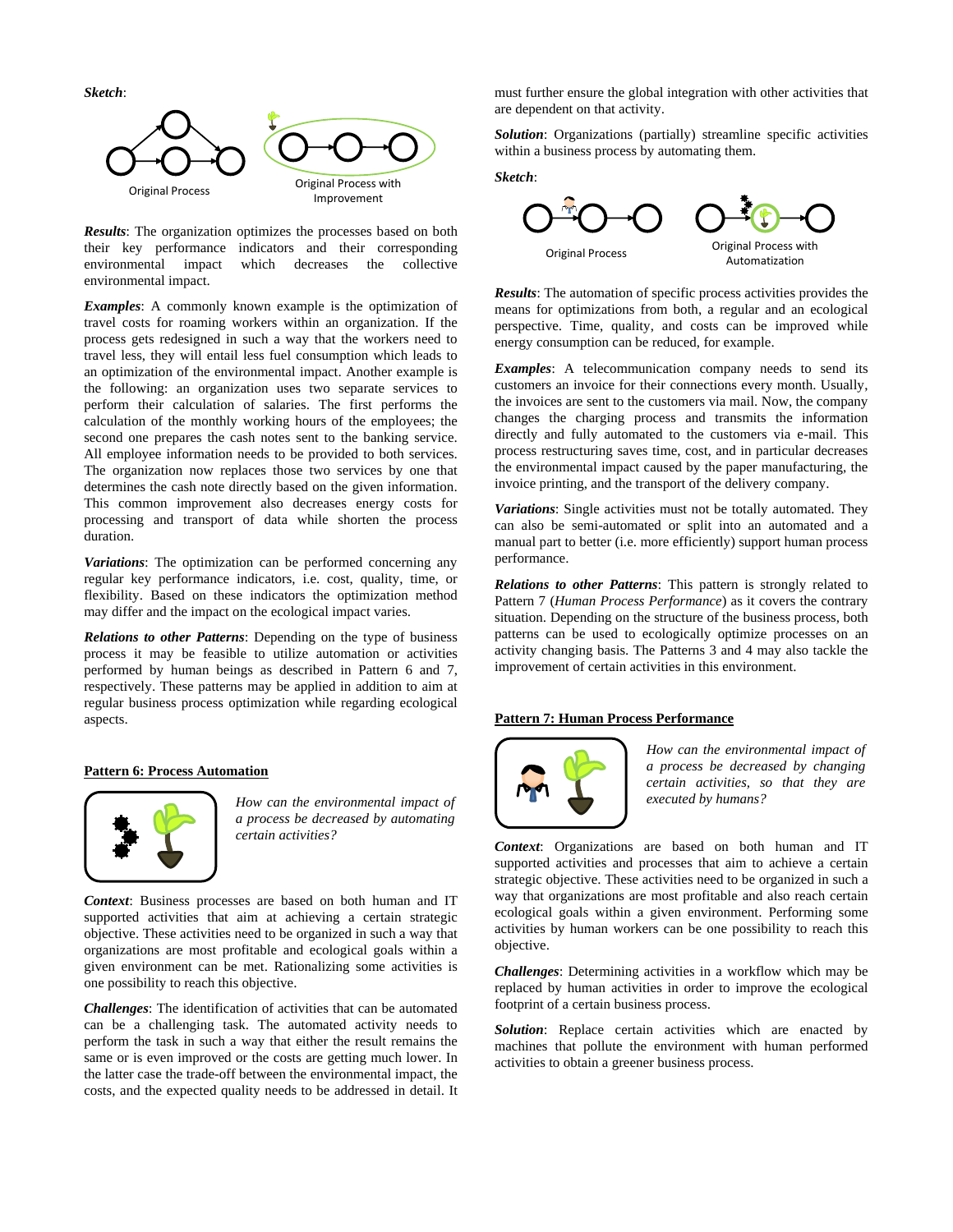*Sketch*:



*Results*: By replacing certain activities of a workflow so that they are enacted by humans, the environmental impact of a business process may be reduced.

*Examples*: Consider an organization that manufactures specialized metal parts for engineering. The parts are produced in small batch series. Instead of using a high-tech laser-scanning machine which scans each part for quality assurance, an employee checks the corresponding part. This saves the organization costs (at least to some extend) and decreases the environmental impact which is created through the manufacturing and operation of such a specialized machine.

*Variations*: Single activities must not be executed by humans in total. They can also be semi-automated or split into an automated and a manual part to better (i.e. more efficiently) support human process performance.

*Relations to other Patterns*: The *Automation* pattern (Pattern 6) may be considered as the opposite of the *Human Process Performance* pattern. Also, the *Resources Change* pattern (Pattern 3) may be considered because changing an activity to be enacted automatically may be considered the same as using other resources to enact a certain task.

### **Pattern 8: Outsourcing**



*How can the environmental impact of organizations be decreased by de-centralization and outsourcing?*

*Context*: Products and services are usually not provided by just one single organization; instead they are created in collaboration of multiple processes performed by different partners. These choreographies are used to achieve a specific objective more efficiently than a partner could do this on his own. Considering the ecological dimension, this distribution of business processes may also decrease the environmental impact of an organization.

*Challenges*: Organizations have to consider not only the processes within their own site. On the one hand, the selection of proper business partners comes into focus. On the other hand, it also concerns the improvement of the effective "*green footprint"* of the complete choreography by splitting the choreography between different partners properly and arranging the overall process interactions.

*Solution*: One possibility for the improvement of an existing choreography is to swap the business partner(s) to partners offering the same resources or services while meeting current service level agreements but with less ecological impact. However, there is another possibility: making the choreography greener by outsourcing certain activities or processes from the process owner, who is responsible for the process, to another partner providing an equivalent service. By changing one process in the choreography which might have negative impact on the green footprint on its partner's site, another process in the choreography can be made more efficient so that the overall "green footprint" is improved.

*Sketch*:



*Results*: Organizations change their current choreographies by either exchanging partners or restructuring the processes involved. Consequently, the environmental impact of an organization is decreased from a global point of view, i.e. based on the optimization of the process choreography between the related partners.

*Examples*: An example for exchanging the business partner is if partner A decides to use a more ecological supplier for a specific raw material. This could be the use of biodegradable lubricant instead of a chemical one, for example. Another example is the change of the structure of a choreography. Partner A in a choreography may decide to use a software-as-a-service offering from Partner C for the calculation of salaries that was made inhouse before. On the one hand this reduces the environmental impact on partner A's site, and on the other hand one can assume that due to specialization partner C performs this task more efficiently than partner A before. This reduces the environmental impact of the complete choreography.

*Variations*: Instead of permanently changing the structure of a business process or exchanging the business partners, an organization might bind partners dynamically depending on the process request. For example, if a customer wants a green shipment, another shipment partner is used instead of the current shipment partner.

*Relations to other Patterns*: Depending on the type of business process it may also be feasible to introduce a green business process variant depicted in Pattern 2 or to compensate the environmental impact of the choreography (Pattern 1). Due to the possible restructuring of business processes, Patterns 3 to 7 might also be taken into consideration either stand-alone or as combination to further decrease the environmental impact.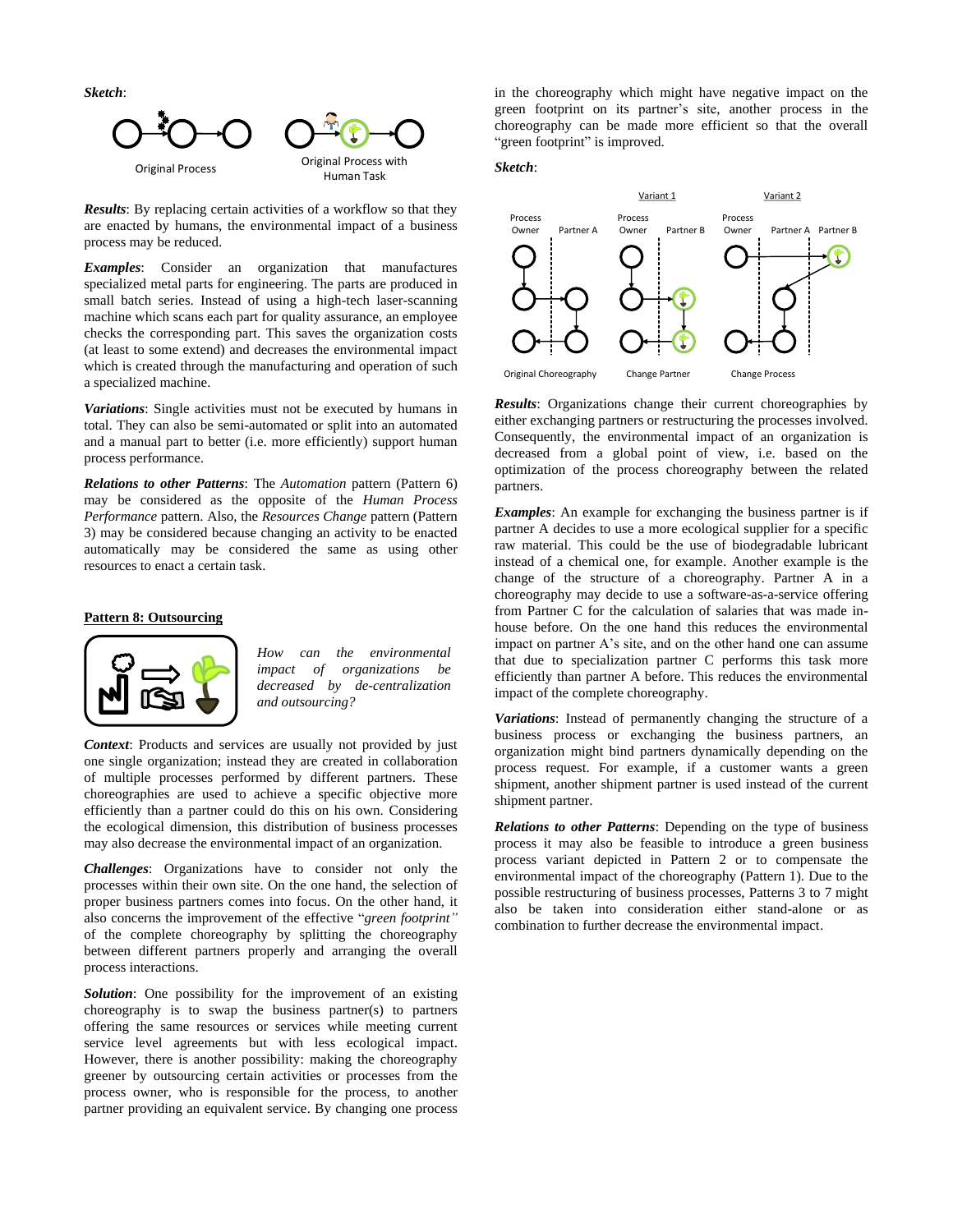## **Pattern 9: Insourcing**



*How can the environmental impact of organizations be decreased by centralization?*

*Context*: Products and services are usually not provided by just one single partner; instead they are created in collaboration of multiple processes of different partners. Theses choreographies are used to achieve a specific objective more efficiently than one partner could do it on its own. However, in some cases a centralization of certain activities or processes can influence the global environmental impact of the business process positively.

*Challenges*: The integration of outsourced processes often requires a significant restructuring of the corresponding processes of a choreography. They need to be integrated on different aspects: the functional layer on the one hand and to assure a more efficient performance of the process from a global point of view at the other hand.

**Solution**: An organization that utilizes services or processes from third parties may integrate them either in-house or to a special solution provider like a cloud provider, for example.

## *Sketch*:



*Results*: The centralization of processes or activities within a choreography may provide advantages like economies of scale or reducing logistical efforts when performing certain process steps or activities. This results in providing fewer resources, for example.

*Examples*: A European car manufacturer produces parts for its cars at a supplier in Asia. To assemble the cars the parts have to be shipped back to Europe either by plane or by ship. The transportation of the parts increases the ecological footprint of each manufactured car a lot. To reduce this footprint the car manufacturer can either insource the production of the parts into his production processes (process change) or he can replace the Asian supplier with a European supplier (partner change).

*Variations*: Instead of permanently changing the structure of a business process or exchanging the business partners, an organization might bind partners dynamically depending on the process request. In some cases, for example, it might be more efficient to perform a specific activity in-house instead of performing it at the partner's site.

*Relations to other Patterns*: This pattern is strongly related to the *Outsourcing* pattern (Pattern 8). Depending on the type of business process the exchange of business partners may also be a feasible solution.

# <span id="page-8-0"></span>**3. Green Pattern Classification**

The patterns introduced in this paper provide different possibilities to decrease the environmental impact of activities, processes, and organizations as a whole. Depending on how extensively the structure of the business processes can be modified, different patterns may be applied. Consequently, we provide a decision tree that helps organizations to identify patterns fitting their requirements. This decision tree is depicted in [Figure 3.](#page-8-1) 



<span id="page-8-1"></span>**Figure 3** Decision Tree for Green Business Process Patterns

We distinguish three major design decisions that need to be made. The first one asks if the process is changeable *at all*, i.e. whether it is possible to restructure activities or exchange certain activities or resources. The second decision considers if the structure of the process is changeable *in general* or if only the resources it uses and consumes may be exchanged. The third decision asks about the *scope of the restructuring*, i.e. whether the process to be improved is a stand-alone entity, or if multiple business partners and processes are involved.

The leaves of the decision tree in [Figure 3](#page-8-1) indicate the patterns that may be used based on the internal conditions that hold through the decision tree. If a business process of an organization cannot be modified per se, the organization could use the *Green Compensation* or *Green Variant* pattern, for example. Otherwise it may apply a pattern that changes the process but not its structure, e.g., by changing the resources utilized by a process. The deeper one dives into the decision tree, i.e. the more the process structure can be changed, the more alternatives are given. These alternatives can be combined in a flexible and arbitrary manner in order to provide the means for different requirements. Again, we do not claim that this classification is complete. Moreover, this provides a starting point that can be extended to cover further requirements.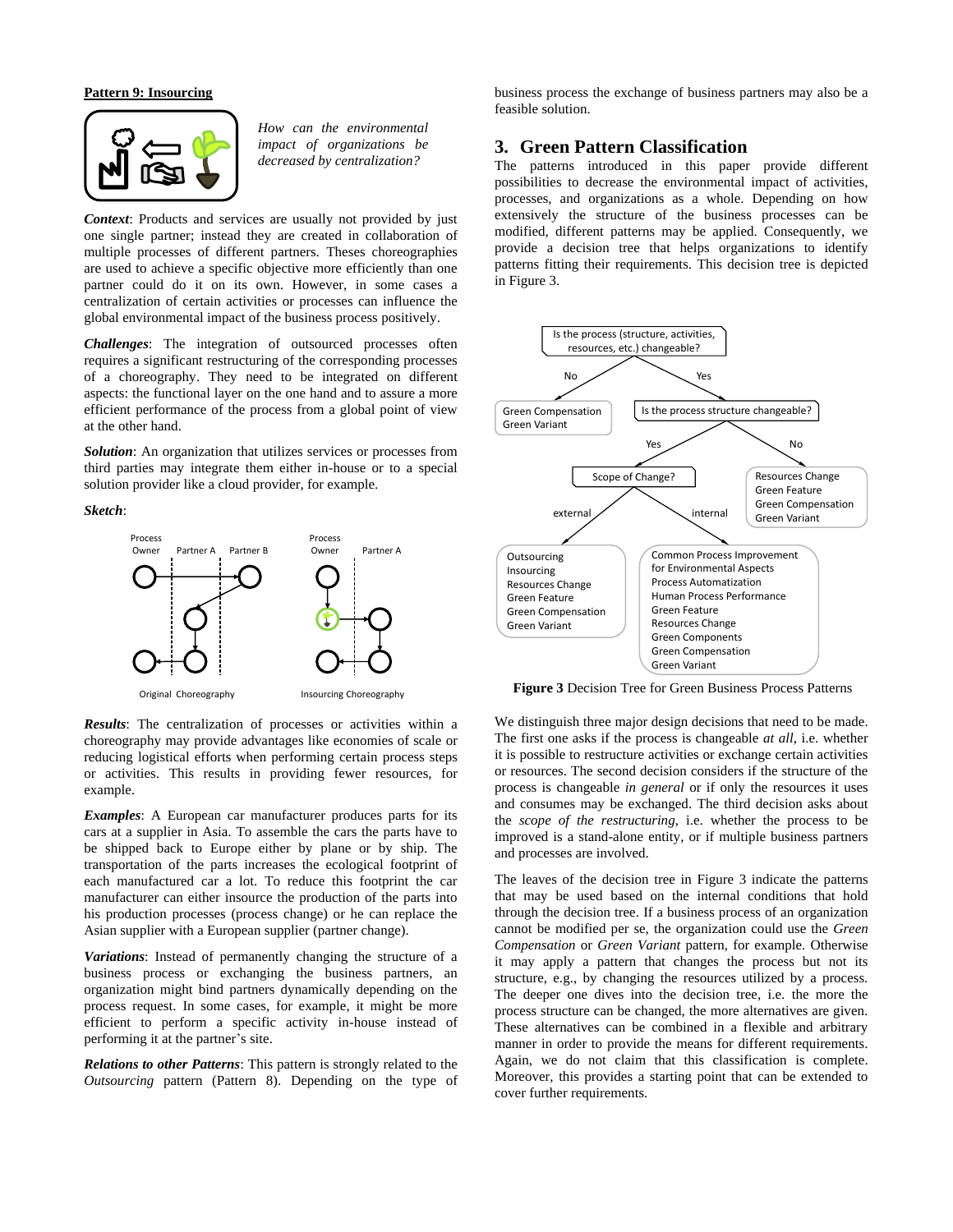|                                                                             | <b>Process Changed</b> | Resource<br>Changed | Process Structure<br>Changed   | Jsed in BPM  | Customers<br>Choice       | Cost-stable for<br><b>Organizations</b>                                                      | Cost-stable for<br>Customers | Process Duration | <b>Elexibility</b> | Quality    |  |
|-----------------------------------------------------------------------------|------------------------|---------------------|--------------------------------|--------------|---------------------------|----------------------------------------------------------------------------------------------|------------------------------|------------------|--------------------|------------|--|
| Green<br>Compensation                                                       | ×                      | $\mathbf x$         | $\mathbf x$                    | ×            | $x/\sqrt{2}$              | $x/\sqrt{2}$                                                                                 | $x/\sqrt{2}$                 |                  |                    |            |  |
| <b>Green Variant</b>                                                        | ×                      | ×                   | ×                              | ×            | $x/\sqrt{2}$              | $x/\sqrt{2}$                                                                                 | $x/\checkmark$               |                  | 介                  |            |  |
| <b>Resource Change</b>                                                      | ✓                      | $\checkmark$        | $\mathbf{x}$                   | ✓            | ×                         | $x/\sqrt{2}$                                                                                 | $x/\checkmark$               | 4个               | 4个                 | 4个         |  |
| <b>Green Feature</b>                                                        | ✓                      | $\checkmark$        | $x/\checkmark$                 | ×            | $x/\checkmark$            | $x/\checkmark$                                                                               | ✓                            |                  |                    | <b>小位</b>  |  |
| <b>Common Process</b><br>Improvement for<br>Environmental<br><b>Aspects</b> | ✓                      | $x/\sqrt{2}$        |                                |              | $\mathbf{x}$              | $x/\sqrt{2}$                                                                                 | ✓                            | <b>小位</b>        | 4个                 | 4个         |  |
| <b>Process</b><br><b>Automation</b>                                         | ✓                      | $\checkmark$        | $\checkmark$                   | ✓            | ×                         | $x/\checkmark$                                                                               | ✓                            | ſ,               | 4位                 | 4 位        |  |
| <b>Human Process</b><br>Performance                                         | ✓                      | $\checkmark$        | $\checkmark$                   | $\checkmark$ | $\boldsymbol{\mathsf{x}}$ | $x/\sqrt{2}$                                                                                 | $\checkmark$                 | 4个               | 4个                 | 4个         |  |
| <b>Outsourcing</b>                                                          | ✓                      | ✓                   | ✓                              | ✓            | ×                         | $x/\sqrt{2}$                                                                                 | $\checkmark$                 | 4 位              | 介                  | <b>40</b>  |  |
| Insourcing                                                                  | ✓                      | $\checkmark$        | $\checkmark$                   | ✓            | ×                         | $x/\checkmark$                                                                               | $\checkmark$                 | 4个               | ⇩                  | <b>J 位</b> |  |
|                                                                             | Legend:                |                     | $x / \checkmark$<br><b>4/1</b> |              |                           | Aspect fulfilled / not fulfilled<br>Aspect decreased / increased<br>Pattern has no influence |                              |                  |                    |            |  |

### **Figure 4** Classification of Green Process Patterns

<span id="page-9-1"></span>The re-structuring of business processes with respect to their environmental impact also influences different aspects relevant for competition. In order to support decision makers with choosing appropriate green business process patterns we defined a classification table that contrasts the proposed patterns with different business-related aspects. Thus, the classification, depicted in [Figure 4,](#page-9-1) addresses the trade-off between economic and ecological aspects in an abstract way. Consequently, we have defined the following aspects: The *Process* / *Resource* / *Process structure changed* aspects deal with the grade of restructuring of a certain business process. These aspects are similar to the diversification used within the decision tree. The *Used in BPM* column indicates whether the optimization method is also be used in regular BPM. The next column, *Customers Choice*, describes whether customers have the ability to choose between the regular and the optimized business process. Next, the columns about cost stability indicate who is in charge for additional costs occurred from the optimization: the organization or the customer. The last three columns refer to regular key performance indicators, namely time, flexibility, and quality and how they get influenced by the application of the patterns. We chose those aspects in order to provide a general and abstract overview on how organizations may be influenced by applying the proposed patterns. For concrete implementations, however, decision makers need to further analyze the aspects with respect to the concrete situation within their organization.

The terminology of the symbols in [Figure 4](#page-9-1) is the following: a check or a cross indicates that the given aspect is fulfilled by the corresponding pattern or not, respectively. A process, for example, is not changed in any way by the *Green Compensation* pattern while the *Resource Change* pattern does. In some cases we have a check and a cross. Here, the decision depends on the specific situation in which the pattern will be applied. If the *Common Process Improvement for Environmental Aspects* pattern is applied, for example, it depends on the type and range of process restructuring, the concrete implementation, and whether resources are changed or not. The up and down arrows in the last three columns indicate whether the regular key performance indicators time, flexibility, and quality are influenced positively or negatively. Again, in some cases this is dependent on the concrete implementation of the pattern. We indicated such situations with both an up and down arrow. When applying the *Outsourcing* pattern, for example, it depends on the corresponding partner and the design of the choreography if the process duration will be decreased or increased.

# <span id="page-9-0"></span>**4. CRITICAL DISCUSSION**

The patterns proposed in this paper are commonly used within different organizations. However, in some cases the usage of these patterns is disputable. *Green Features* (Pattern 4), for example, are one of the most critical patterns in this respect. One can hardly distinguish, from an outside perspective, between real business process optimization with an environmental focus and so-called "greenwashing". Organizations addressing the latter one only focus on how the appearance of their company or products and services can be improved toward the customers. One could argue that they do not really care about the real environmental impact which makes the "optimization" just a marketing measure. Such behavior also calls the use of certificates or the collaboration with environmental organizations in question because in some cases, environmental organizations are only used as "instruments for industry". Some critics argue that they get sponsored for certifying those organizations' sustainability and eco-friendliness. Consequently, without trustworthy certification authorities and a transparent certification process this course of action needs to be seen with a little precaution.

Following the description of the *Green Features* pattern there are also approaches combining marketing with real ecological improvement: Volvic Natural Spring Water, for example, reduced the amount of plastic in their bottles by recycling and substituting parts with natural syrup. They do not resign plastic in total, but at least a part of it. This enables, compared to the competitors, a more green reputation. This example shows that a green feature is in fact able to decrease the environmental impact of an organization. However, whether a real improvement or just "greenwashing" is made strongly depends on the management of an organization.

The analysis of current products and offerings showed that *Green Compensation* (Pattern 1) is one of the most often used green business process pattern in these days. Many companies already set up such compensation processes donating parts of their revenue to ecological projects. This seems to be an easy way to gain customer satisfaction although no real process optimization is performed. Additionally, in most cases actually the customers are charged for the donation to third parties. Often, the pattern is also combined with *Green Variants* (Pattern 2) to let the customer decide about whether green compensation should be made or not, i.e. the customer pays for compensation. This development shows that organizations are aware of the green change of society, but the conventional strategic objectives still outbalance the green ones. One could argue that organizations want to appear greener as they really are. This trade-off seems to be the biggest barrier in deeply restructuring processes with respect to their environmental impact.